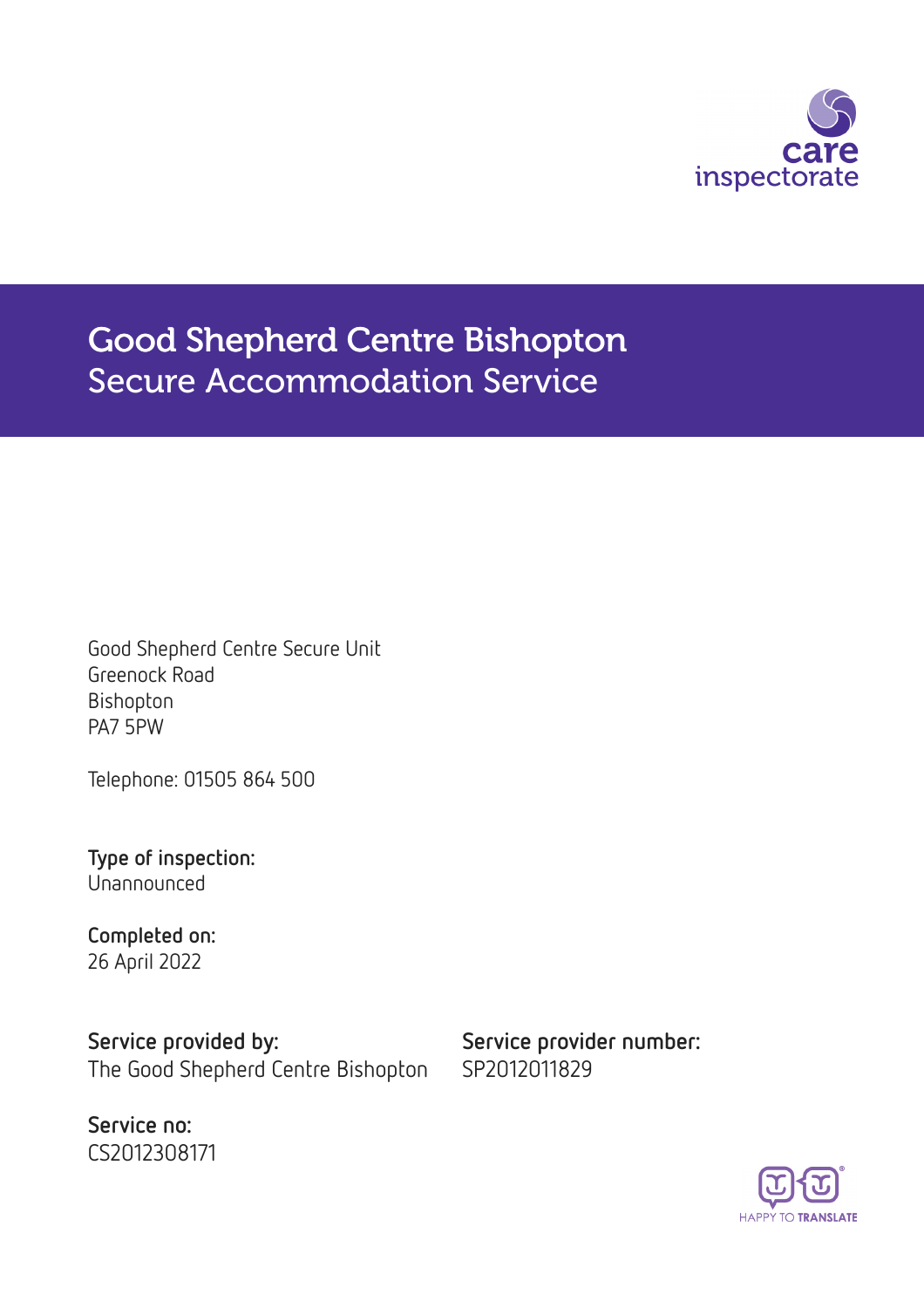#### About the service

Good Shepherd Centre Bishopton is a secure accommodation service for up to 19 young people aged between 12 and 18 (including one emergency place; for a period of up to 72 hours). Young people can be admitted to the service through the Children's Hearing system on welfare grounds, or are remanded or sentenced by the courts.

The premises consist of three adjoining residential houses - Lyle, Kilpatrick and Nevis. Each house accommodates up to six young people. These houses make up part of the central building which also houses the education facilities, games hall, and the service administrative offices.

These are also adjoined to the Good Shepherd Close Support service which consists of Lomond House and Hillview Cottage a school care accommodation service. All services share management, staffing, the majority of policies and procedures, and several facilities.

Within each house, all young people each have an en suite bedroom and make use of a communal lounge, dining room, a sensory space and smaller sitting rooms. Additional facilities include schooling through the service's education facilities, a gym hall and fitness suite, and an outdoor sports pitch.

The service is located in a rural setting near Bishopton, Renfrewshire.

The service provider is The Good Shepherd Centre Bishopton, a private company limited by guarantee and a registered charity managed by a board of directors.

The Care Inspectorate is a member of https://www.nationalpreventivemechanism.org.uk - a group of organisations designated to monitor the treatment and conditions of those people who have been deprived of their liberty. This includes children and young people in secure care.

### What people told us

We acknowledge that the Covid-19 pandemic has created various challenges for services and that staff have worked incredibly hard to continue to provide a high level of care and support to young people. At the time of this inspection, restrictions had been lifted on visiting and the inspection team (of four inspectors) were therefore able to carry out a full onsite inspection and meet with young people and staff across the five inspection days.

We had the opportunity to meet with all of the young people living in Good Shepherd Secure Centre. Almost all of the young people were happy with the level of care and support they were receiving. They told us that the structure and routine created by the staff benefitted them and enabled a sense of calm within their houses. The young people were aware that staffing had been a challenge but did not believe this had impacted upon the care they received.

We received many comments from young people, many of which detailed heartening experiences that had contributed to their outcomes improving. The views of young people have strongly influenced the grades and narrative within the evaluation sections of this report.

The only area of development that young people identified was the quality of the food. They considered their diet not to be enjoyable or healthy. We discussed this with the service at feedback and were made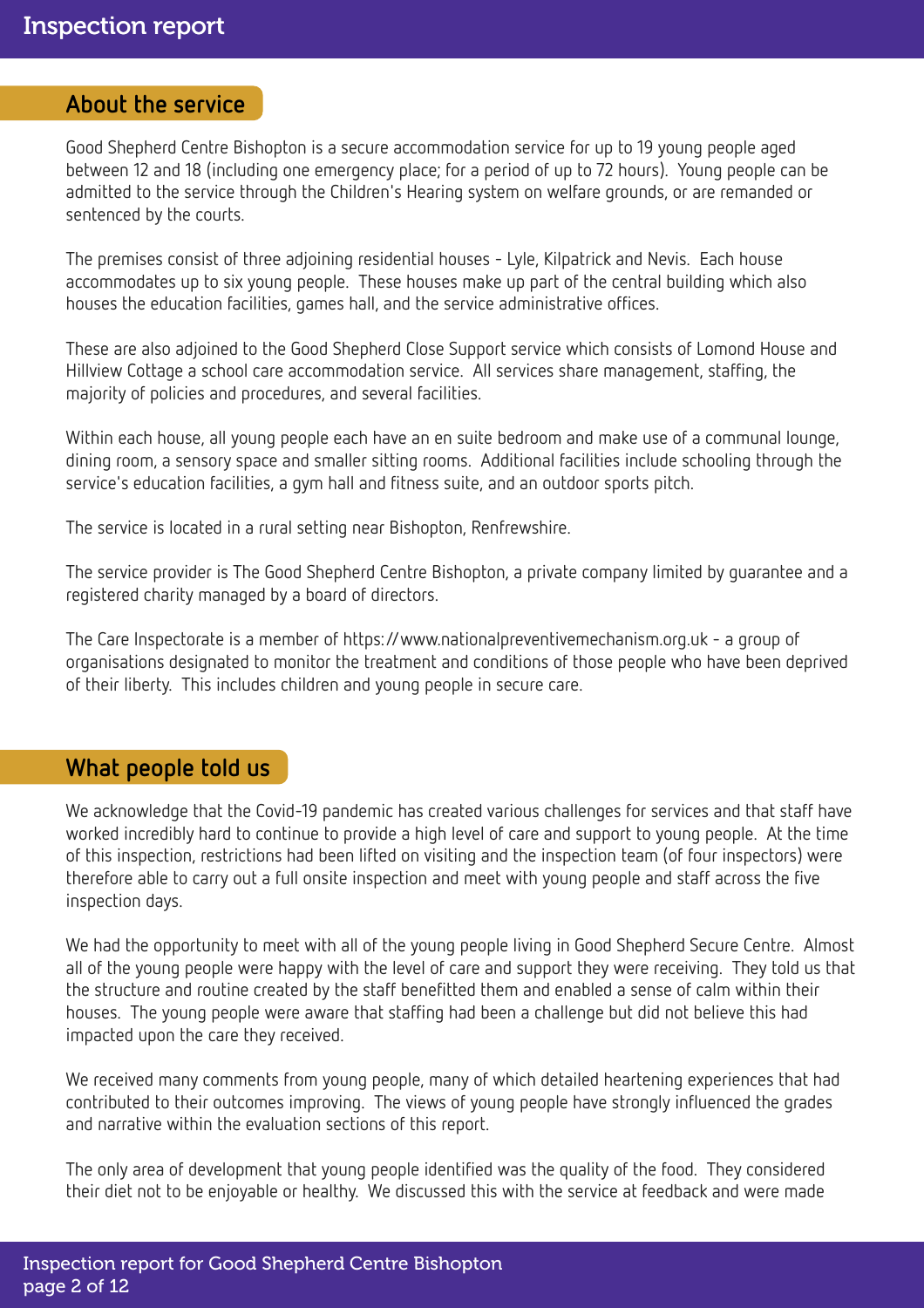aware of plans to ensure young people benefitted from a balanced and tasty diet. The views of the young people helped us evaluate the service and whilst this is a short summary of what they thought, the grades given and narrative closely reflect those views.

We spoke with six parents and carers. Most of the parents were very happy with the quality of care and support being given to their young people. We heard that the resources available within the centre was a major strength. We also heard that the relationships staff had with young people stood out to parents and carers. As an area for development, the relatives wished for better communication from the service, both in relation to updates and general contact. We heard that, at times, it was difficult to get through to the houses and they wished for more communication being initiated by staff. We fed this back to the service.

### From this inspection we evaluated this service as:

In evaluating quality, we use a six point scale where 1 is unsatisfactory and 6 is excellent

| How well do we support children and young people's wellbeing? | 5 - Very Good |
|---------------------------------------------------------------|---------------|
| How good is our leadership?                                   | $4 - Good$    |
| How good is our staff team?                                   | 5 - Very Good |
| How good is our setting?                                      | 5 - Very Good |
| How well is our care planned?                                 | $4 - Good$    |

Further details on the particular areas inspected are provided at the end of this report.

How well do we support children and young people's wellbeing? 5 - Very Good

We evaluated this quality theme as very good. We found major strengths which contributed to young people experiencing positive outcomes.

Staff were observed engaging young people in the house in shared activities that promoted understanding of one another and encouraged interest and inquiry at a pace the young people were comfortable with. We saw that staff clearly nurtured positive relationships and employed these to promote positive activities with young people and offer guidance, where appropriate. Staff were observed providing measured and appropriate challenge to comments and actions that could potentially escalate.

The large majority of young people we spoke to told us that they felt respected, and their rights were promoted. One young person told us: "I like the staff and structure and routine. I feel staff support and look after me. I attend review meetings and I'm able to contribute. I feel staff know me and I would approach staff regarding any concerns. They respect me and always have time to speak to me". The individual views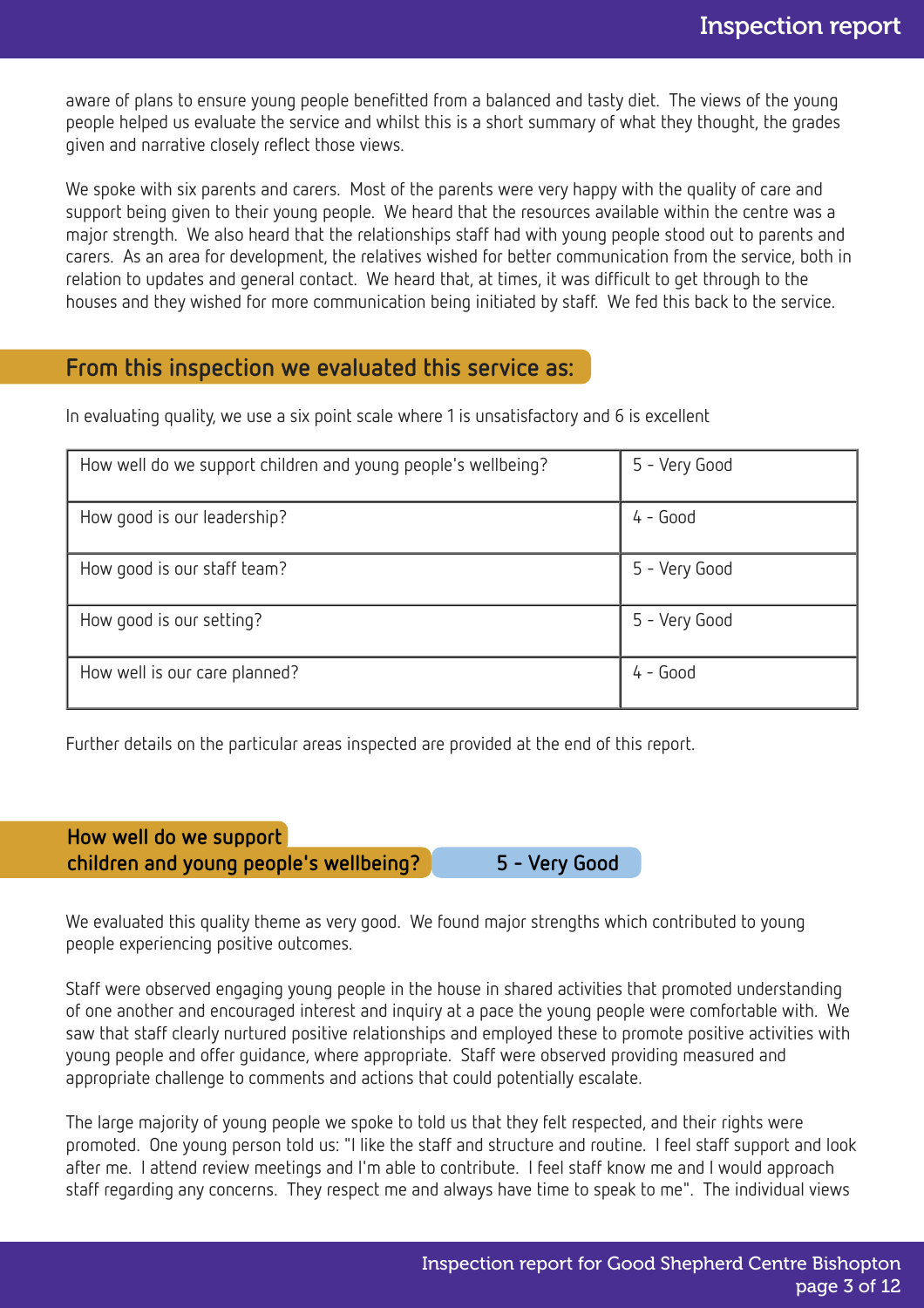of young people were given the time and space they required and influenced the care and support they received.

The young people were very positive about the staff group and the support provided to them. Young people confirmed they felt safe and that they could identify particular staff they trusted and would approach for support, if needed.

It was particularly encouraging to hear young people who were relatively new to the service speak positively about the staff's approach to ensuring they settled into the house and took opportunities to promote positive relations between the young people. One young person told us: "They gave me a lot of support meeting other people; that is something I struggle with. "I'm getting on really really well with the other young people".

Young people we spoke with who had undergone searches confirmed that these had been conducted sensitively and the procedure had been fully explained to them by staff to promote understanding and reassurance.

The service sought young people's views through a variety of forums and methods. Young people were also regularly involved in one-to-one protected time with their caring teams, and house meetings where they were able to make their views and preferences known. It was clear to see the service held young people's rights and their 'voice' in the highest regard, and was central to young people's support and care experience.

Young people we spoke with commented on the structure and routine to their day and the benefits that this brought to them. One young person told us: "I know why things are in place to keep me safe". Activity planners described these routines and provided clear understanding of the week's activities in and outwith education.

Young people's views of education reflected the achievements they were reaching. The very good educational outcomes conveyed were in accordance with the young people's positive views of education and their engagement. Young people who had struggled to attend mainstream education were proud of the grades they were attaining and spoke positively about the opportunities these opened up for them.

The service utilises the idea of Hope as a further wellbeing indicator. This meant that opportunities and education were promoted by the service as a whole. Young people spoke of the activities they were now participating in that they hadn't had the opportunity to do so previously.

We were impressed that education staff had maintained the opportunity to learn through the restrictions enforced by Covid-19 and made arrangements to have education interrupted as little as possible. The school had also effectively balanced risk to ensure that young people had access to all forms of education with as little restriction as possible.

Family time was actively promoted by the service, and young people could have daily contact with those important to them. We saw examples of technology being used so that connections could be maintained. Family members were encouraged to visit, and some young people enjoyed time outwith the service with family. We were particularly impressed with the family support work which had provided the opportunity for young people to positively reconnect with family members. This enabled young people to feel less isolated and maintain their sense of identity.

We were able to see the young people taking part in a number of group and individual activities and, in the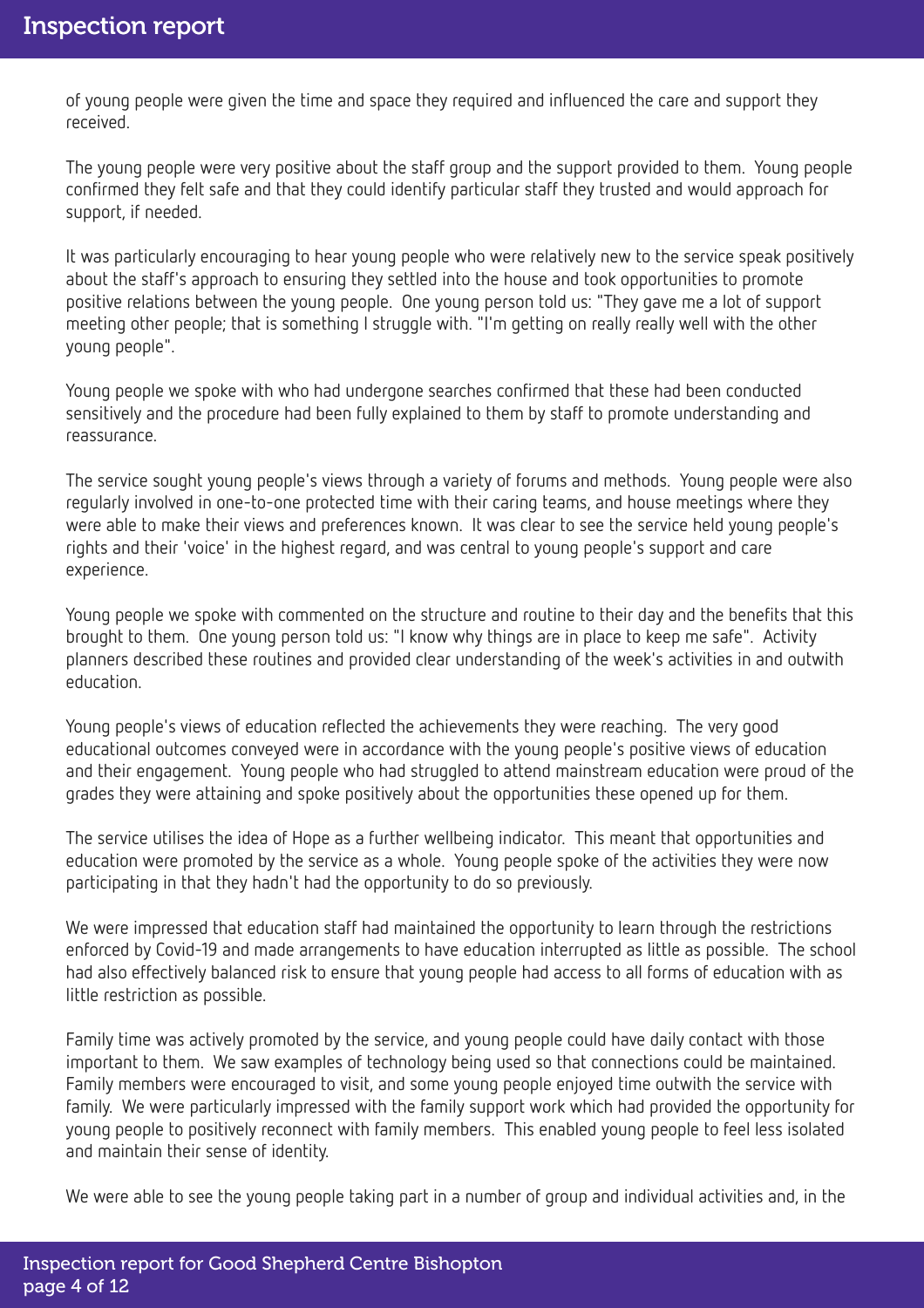main, they were positive about what was available. This included games rooms, outdoor sports areas, electronic gaming, board games and cooking. One young person told us: "I feel there is a lot going on and we get to pick what to do". Young people were also able to make use of the extensive outdoor space. These provided an opportunity for the young people to learn different skills, along with having fun with other young people and staff.

The Good Shepherd Centre was able to positively demonstrate working collaboratively with a wide range of services, and young people were encouraged and supported to make contact with external professionals they were involved with. In order to maintain continuity, several young people maintained links and working relationships with external agencies. This enabled an additional layer of support for the young people.

There was an awareness of the dynamics of group living, and we found there to be proactive strategies in place to ensure the young people's safety. We reviewed the services safeguarding policies and procedures and found there to be systems in place to keep young people safe from harm. We heard that when concerns arose about the risk of young people to each other, arrangements were made to ensure they were protected from bullying.

Staff appeared to recognise the impact of trauma and were benefitting from the analysis and assessment undertaken by the service to gain a greater understanding of the experiences of young people. The psychological assessments we observed were comprehensively written and offered an oversight of the young person's whole life leading up to their arrival at Good Shepherd Centre. This meant that staff were approaching young people with an awareness of their background.

We saw effective use of de-escalation strategies to support young people. There were a number of times when young people had found themselves in crisis, but we believe staff were skilled at bringing young people out of crisis and we were heartened by the interactions post incident to repair relationships and ensure young people were not carrying guilt, shame or worry. There was also positive use of a holistic therapist based in the service. Young people spoke positively of the treatments which they were able to access regularly and often used this during difficult times.

Good Shepherd Centre is committed to reducing the use of restraint and using the least restrictive practice with young people. We saw staff using trauma informed techniques to help young people and we found that the use of restraint was only being used in circumstances where young people and staff needed protection. There is a robust agenda to progress the skills of staff in relation to trauma, attachment and brain development with the ambition that staff respond to crisis with less reliance on restraint.

Wider than this, the houses were calm when we were visiting, and this demonstrated to us that the strategies being used by staff were working. In speaking about their progress, one young person told us: "Staff genuinely care and it's not just a job. Staff bend over backwards and try to support me in so many ways. They don't give up on me, they don't abandon me, and they want the best - this [place] has changed my life". Young people who had been very distressed prior to arriving in Good Shepherd Centre were calmer and more regulated.

We found young people's health needs being effectively met. The service ensures young people get the medical treatment they require, and they quickly follow up on medical needs, seeking advice as required. The centre nurse undertakes extensive work with all staff and young people to make sure medication is correctly administered and the young people's health needs are fully understood and met.

We heard from parents and external professionals that they were impressed with the resources available to young people in Good Shepherd Centre. This focused on the quick access to psychological assessments and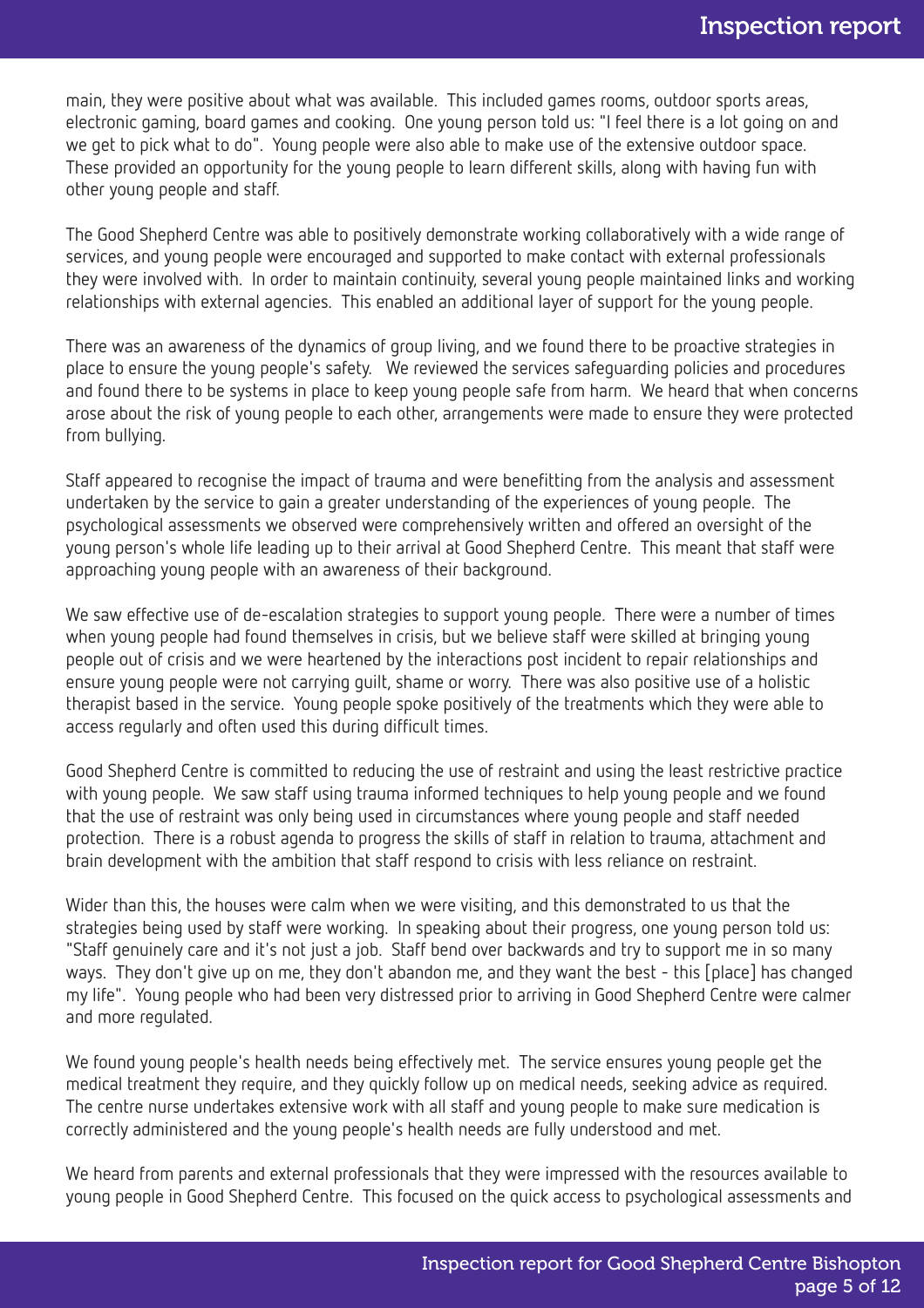there were examples of young people being quickly supported because of the service's proactive approach to assessment and if necessary helpful diagnosis. This meant that young people were getting the right supports.

The availability of external professionals continues to be an asset to the service. The integrated clinical psychologist, forensic psychologist and cognitive behavioural therapist spoke of their satisfaction working with Good Shepherd Centre and we could clearly see their impact on assessment, intervention, and wider staff development.

The mental health of young people was prioritised. The service benefits from a multi-agency approach to specialist support with clear referral routes and opportunities to discuss progress and outcomes for individual young people. The Wellbeing Team is a significant strength of the service with young people able to access intensive and individualised or groupwork programmes. These services provide young people with lifelong skills and coping strategies. The formulation work, currently being piloted, will enhance this specialist support further.

We found the kitchen team to be focused on the needs of the young people and the kitchen was able to take young people through a health and hygiene award. However, young people told us that they had numerous issues with the food and that they did not think it offered a balanced and healthy diet. We discussed this with the leaders of the service who were undertaking a review of the food available to young people. We will look closely at this during next year's inspection.

Within the houses, young people were actively involved in preparing a weekly meal of their choice and were given the opportunity to plan evening suppers. Positively, the young people participated in the outdoor vegetable patch, using produce they grew for ingredients in their own meals in the houses and at home economics classes. This provided young people with important life skills.

We looked at the medication process as part of the inspection. The service had an efficient system in place for ensuring the safe administration of medication to young people and this was quality assured by house managers and the service nurse. Where possible, young people were encouraged to be actively involved with aspects of their medication management which provided them with life skills for the future.

#### How good is our leadership? 4 - Good

We found that the vision of Good Shepherd Centre was clear, and we were heartened by an honest and selfevaluative approach to inspection. At the outset of our inspection work, we spent time with the service hearing about the areas they felt needed addressed. This meant that all areas of service delivery had been closely reviewed and linked to a robust service improvement plan.

The vision of the service is ambitious and focused on the values of the organisation which are kindness, nurture, rights respecting, resilience, and hope. We found the values embedded in the approach of staff and managers and also reflected in our conversations with young people. The leaders of Good Shepherd Centre are young person focused and we saw young people consulted regularly on the direction of the care they received. They were directly involved in service design and also in recruitment. At a board of governors' level, there was an ambition to ensure the voice of young people was empowered and the board members were focused on spending time in the service with young people.

Managers at all levels were able to speak to us about the Promise foundation groups and the service improvement plans. There was an appreciation that the focus in the past year had been on supporting the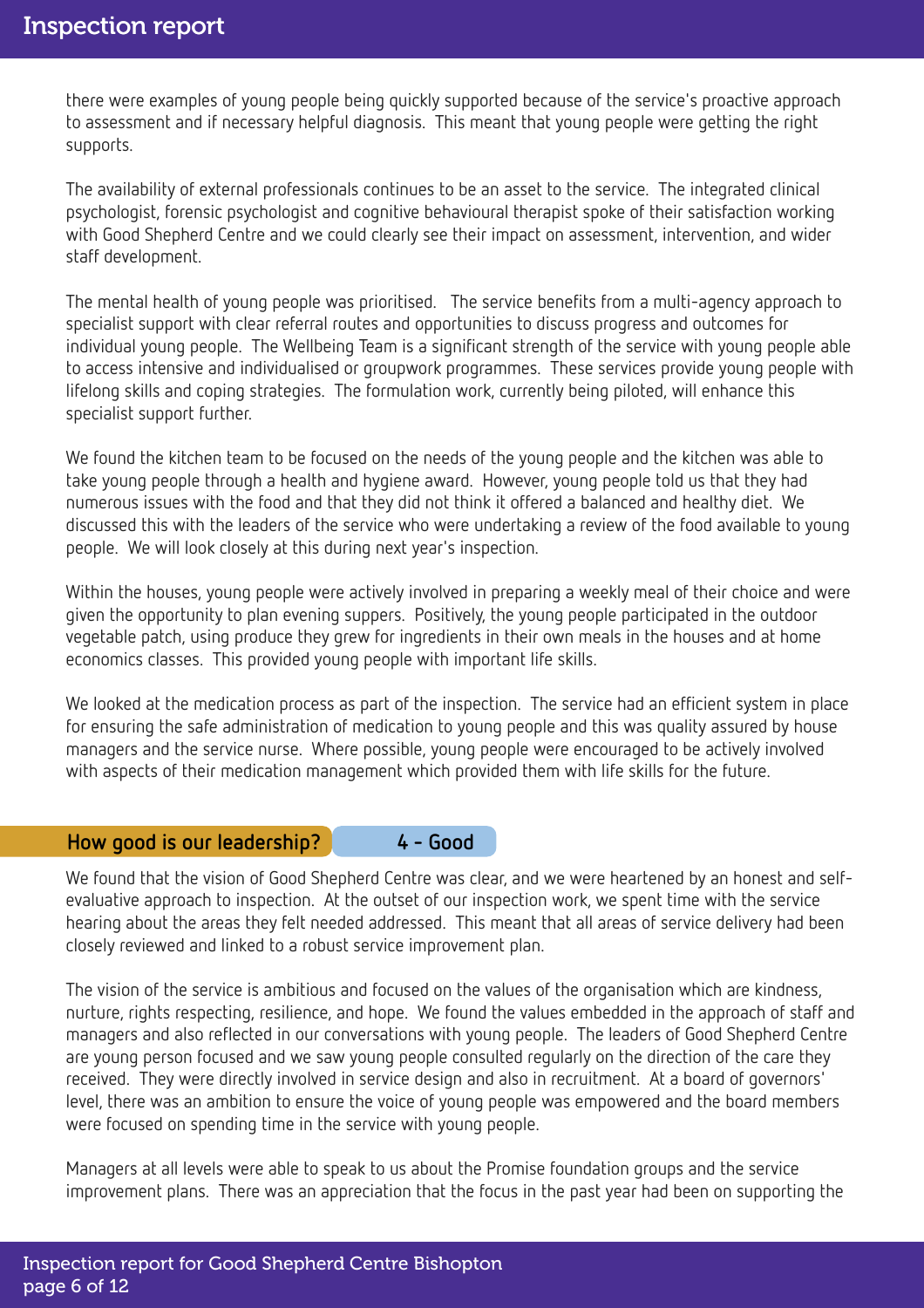young people and managing the impact of Covid-19. This meant that, at times, the standard of care and support was everyone's priority and people at every level were required to focus on that. We heard that managers were willing and had worked alongside staff undertaking all the necessary roles to ensure continuity of care for the young people. It meant that, at times, throughout the last year, managers had less time to focus on service development, but this had still continued.

At our last inspection, the staff had expressed a desire to feel better connected to the improvement plans of the organisation and to the leaders. We found a concerted effort to connect staff with the vision of the organisation and leaders had sought the feedback of staff on a regular basis. We saw video evidence, as well as minutes from gatherings and meetings, that showed us that staff were fully consulted about the future of the service. A really heartening example was the service awards at the 15-year anniversary which had helped ensure staff felt valued for their contribution.

Staff had a clear role in quality assuring paperwork and updating information as young people's needs changed. This was overseen by service managers and fed into wider quality analysis and data collection. We heard that a lot of work had taken place to improve the quality of recording around incidents. In particular, we were pleased to see young people getting the right support following incidents and staff reflecting with young people and each other on what could have been done differently.

In reviewing the quality assurance processes for keeping young people safe, the service was aware of one occasion where best practice safeguarding had not taken place. We found an open and honest approach to any errors that had occurred and managers collectively agreeing that important lessons had been learned and would lead to changes in practice. We have made a formal area for improvement in this area as we believe that the process of investigating allegations of misconduct can be further strengthened to ensure consistent practice at all levels of service delivery. See area for improvement 1.

#### Areas for improvement

1. Children and young people benefit from robust quality assurance of safeguarding and protection practice that ensures staff practice is routinely reviewed and the highest standard of practice is promoted.

This is to ensure that care and support is consistent with the Health and Social Care Standards (HSCS) which state that:

'I have confidence in people because they are trained, competent and skilled, are able to reflect on their practice and follow their professional and organisational codes' (HSCS 3.14); and 'I am protected from harm, neglect, abuse, bullying and exploitation by people who have a clear understanding of their responsibilities' (HSCS 3.20).

#### How good is our staff team? 5 - Very Good

We recognise that the service has faced critical challenges as a result of the Covid-19 pandemic in relation to staffing. We found that the managers were working incredibly hard to manage this pressure and ensure the right mix of staff were working across the houses.

We noted that the use of the skills matrix allowed managers to review the experience, training, and competence of staff against the needs of the young people and to balance this mix across the whole service. Whilst this meant that staff had moved around the houses at times, we did not find that this was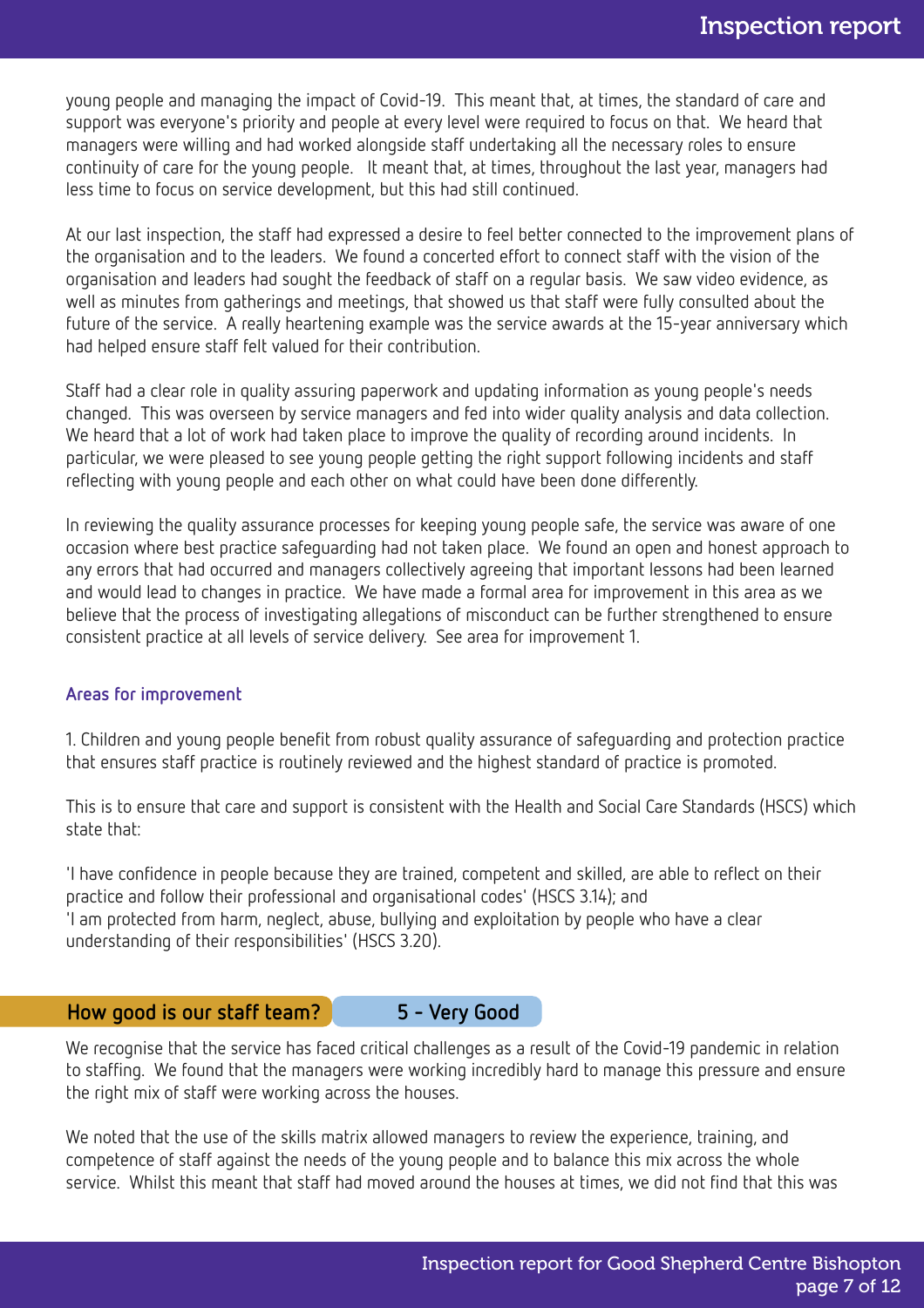impacting negatively on the level of care being provided. Instead, the outcome for young people was that staff had stepped up to lead the care and support in a way that maintained the core values of the service.

We observed staff spending time with young people and using their creativity to keep young people occupied and existing within helpful routines. There were numerous examples of creative practice with individuals but also whole centre activities that we found were really well attended and engaged the majority of young people. The outcome of this was that young people had time with staff having fun and enjoying each other's company.

We found the staff working well together and staff taking on leadership roles within teams to upskill their colleagues and ensure that care and support was being completed consistently. We found that people were clear about their roles and levels of morale and job satisfaction were high. This meant that young people were looked after by people who were creating a happy and warm environment, and this was evident in all three houses.

Formal supervision was occurring, and we also heard about high levels of informal supervision. This meant that staff were getting opportunities to reflect on practice and ensure their training needs were being met.

New staff members received a thorough induction. This included spending time in the houses followed by undertaking core training to enable them to put theory into practice.

We were impressed that annual training refreshers had continued throughout the year. The service was in the process of embedding a more trauma informed approach to crisis intervention and we heard that this would place greater emphasis on theory for new and existing staff to reduce restrictive practice.

#### How good is our setting? 5 - Very Good

We found Good Shepherd Centre to be a welcoming and friendly environment and the quality of facilities was maintained to a high standard.

The houses benefit from large courtyards that bring in natural light. The houses and additional resources provide the young people with spaces to relax and engage in activities. We found that the attention to detail in the houses and the décor showed young people that they mattered and that their wellbeing was a key focus for the service. Young people were also given the opportunity to be actively involved in decorating and choosing items for their bedrooms.

We liked that the office was not a focal point within the houses, and we found staff prioritised spending time with young people.

Parents and young people told us that they had a good structure to their day and believed they could be kept busy, which helped pass time and keep them calm. For example, some of the resources available to young people included a therapy room, sensory room, a games hall and a gym.

Maintenance was a priority and we heard that when things were broken, they were quickly fixed or repaired. This helped young people feel a sense of security and supported restorative care and support after young people had experienced crisis.

The service had made a concerted effort to manage infection control over the course of the Covid-19 pandemic. This work continued and we observed the attempts made by all staff to protect the young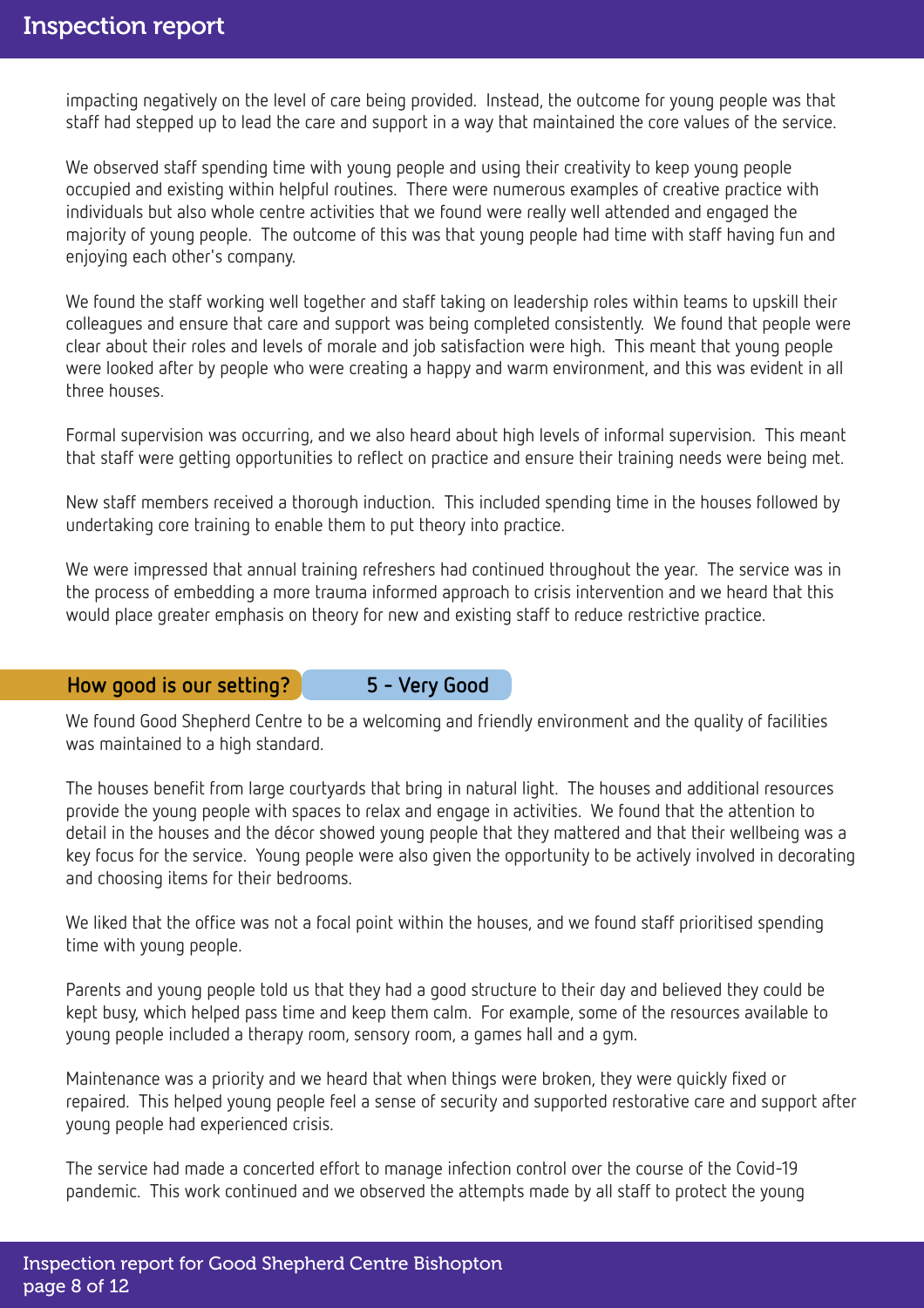people. This reflected the centre's approach to risk management and the focus on keeping young people safe whilst also striving to give them opportunities to keep busy and have fun. We learned that additional finances were made available to support young people when they were isolating due to Covid-19.

CCTV was used to support quality assurance and to review staff practice when safeguarding issues emerged. The availability of CCTV and the use of it was grounded in the rights and best interests of the young people and focused on improving the level of care and support they received from staff.

The process of arrivals was being discussed and assessed by the service staff. We heard that only one young person had arrived at the front reception area. We recognise there will be particular reasons for arrivals being managed this way, however, we agree with the service that they should continue to review the arrival process and how this can be enhanced.

#### How well is our care and support planned? 4 - Good

Overall, we found that the quality of care and support planning was good. This was based upon reviewing how the service utilised personal plans to deliver effective care and support. We reviewed how this was updated when young people's behaviour changed and how involved young people were in this process.

We were pleased to see efficient systems in place to learn about young people prior to their arrival and then quickly undertake a deeper analysis once they were living in Good Shepherd Centre. This involved completing a START AV assessment, a psychological assessment, a health assessment, and a learning needs assessment. The impact of this was a robust understanding of the young person's needs that directly informed how they were looked after.

We heard and saw that reviews of young people's plans took place regularly. The service promoted young people representing themselves at meetings and also supported multi-agency working. The professionals we spoke with were positive about the communication they had with the service. If issues emerged, these were acted upon quickly and the service was focused on high quality partnership working.

Young people had a number of forums in which they could comment, question, or raise concerns to inform how they were looked after. The Hope Outcomes system supports communication about young people and promotes the update of information and consistency of care. The impact of this was that young people's views were instrumental to how they were cared for.

We agreed with the service's own evaluation that the systems could be further enhanced. They had identified that the care and support planning documents as a whole could better reflect the voice and aspirations of the individual young person. We also agreed that it was difficult to see how progress was being measured within the care plan and how the care plans were being made accessible for young people.

The care plans we reviewed required improvement to become fully SMART. This area for improvement was widely acknowledged by the service who already had plans in place to improve how young people's progress was more succinctly measured and to amplify the voice of the user within the plans.

In our discussions with staff, the expectations on paperwork were a key theme being raised. We have asked the service to consider how the care planning paperwork can reduce expectations on staff and increase the focus on the needs, wishes and outcomes of the young person.

In addition to the care and support planning process, we heard from parents that they found it difficult to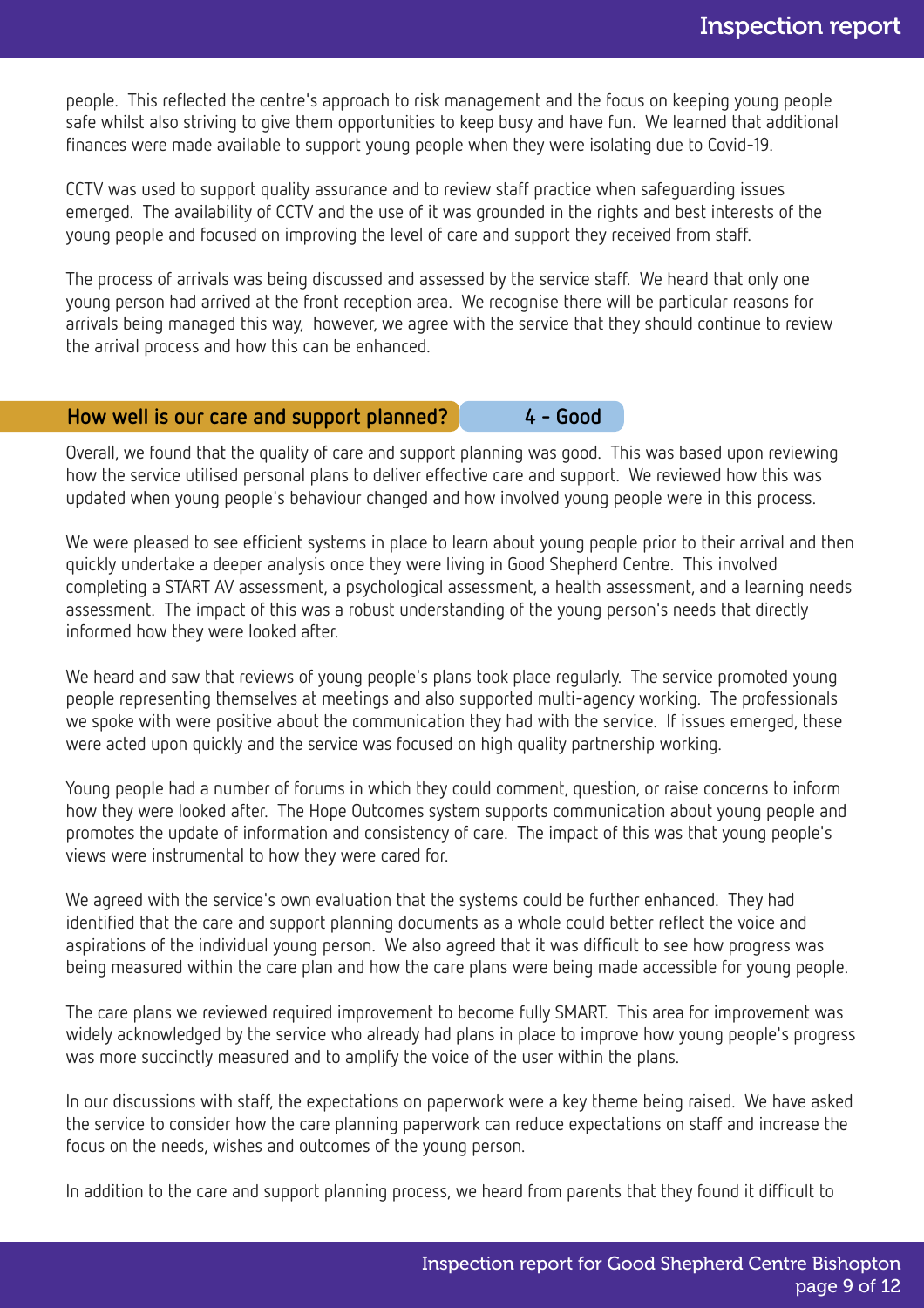get through to the houses at times. Parents wanted to know how their young people were progressing and wanted this process to be led by staff. We considered that changes to the care planning process could involve families to support them receiving updates that were meaningful.

Each young person had a comprehensive risk assessment that benefitted from the robust information gathering processes. As well as this, young people had an individual crisis support plan (ICSP). We found that these plans detailed the things young people found difficult to manage but were less specific about the strategies staff were using to reduce crisis and nurture security. We believe the ICSP's could better explain the strategies used to support young people and that young people could be more involved in how the strategies are written so that it reflected their understanding of escalation, support, and recovery.

## **Complaints**

There have been no complaints upheld since the last inspection. Details of any older upheld complaints are published at www.careinspectorate.com.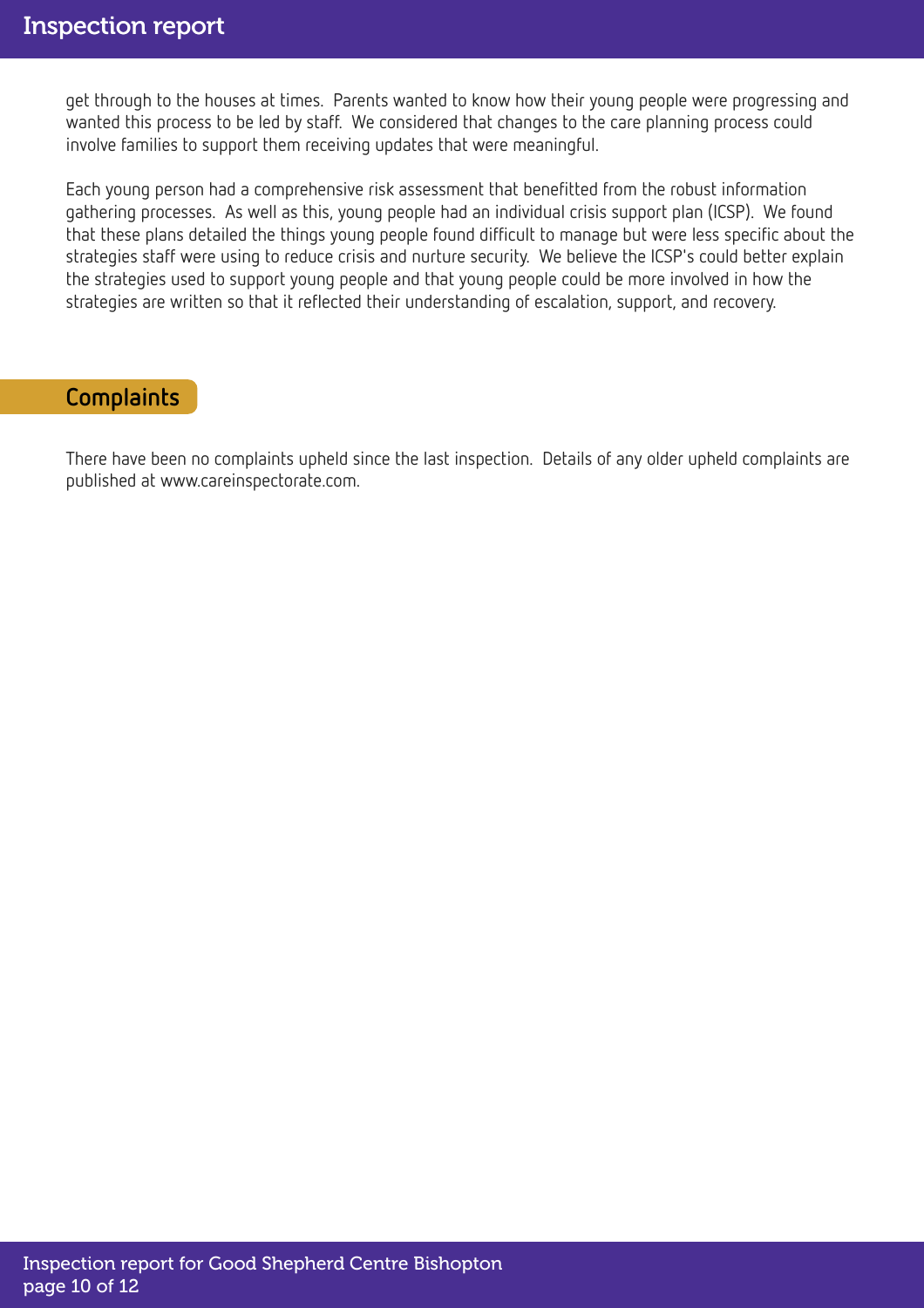# Detailed evaluations

| How well do we support children and young people's wellbeing?                                  | 5 - Very Good |
|------------------------------------------------------------------------------------------------|---------------|
| 1.1 Children and young people experience compassion, dignity and respect   5 - Very Good       |               |
| 1.2 Children and young people get the most out of life                                         | 5 - Very Good |
| 1.3 Children and young people's health benefits from their care and<br>support they experience | 5 - Very Good |

| How good is our leadership?                        | $4 - Good$ |
|----------------------------------------------------|------------|
| 2.2 Quality assurance and improvement are led well | $4 - Good$ |

| How good is our staff team?                                                                                   | 5 - Very Good |
|---------------------------------------------------------------------------------------------------------------|---------------|
| 3.3 Staffing levels are right and meet children and young people's needs,<br>with staff working well together | 5 - Very Good |

| How good is our setting?                                         | 5 - Very Good |
|------------------------------------------------------------------|---------------|
| 4.1 Children and young people experience high quality facilities | 5 - Very Good |

| How well is our care planned?                                                             | $4 - Good$ |
|-------------------------------------------------------------------------------------------|------------|
| 5.1 Assessment and care planning reflects children and young people's<br>needs and wishes | $4 - Good$ |